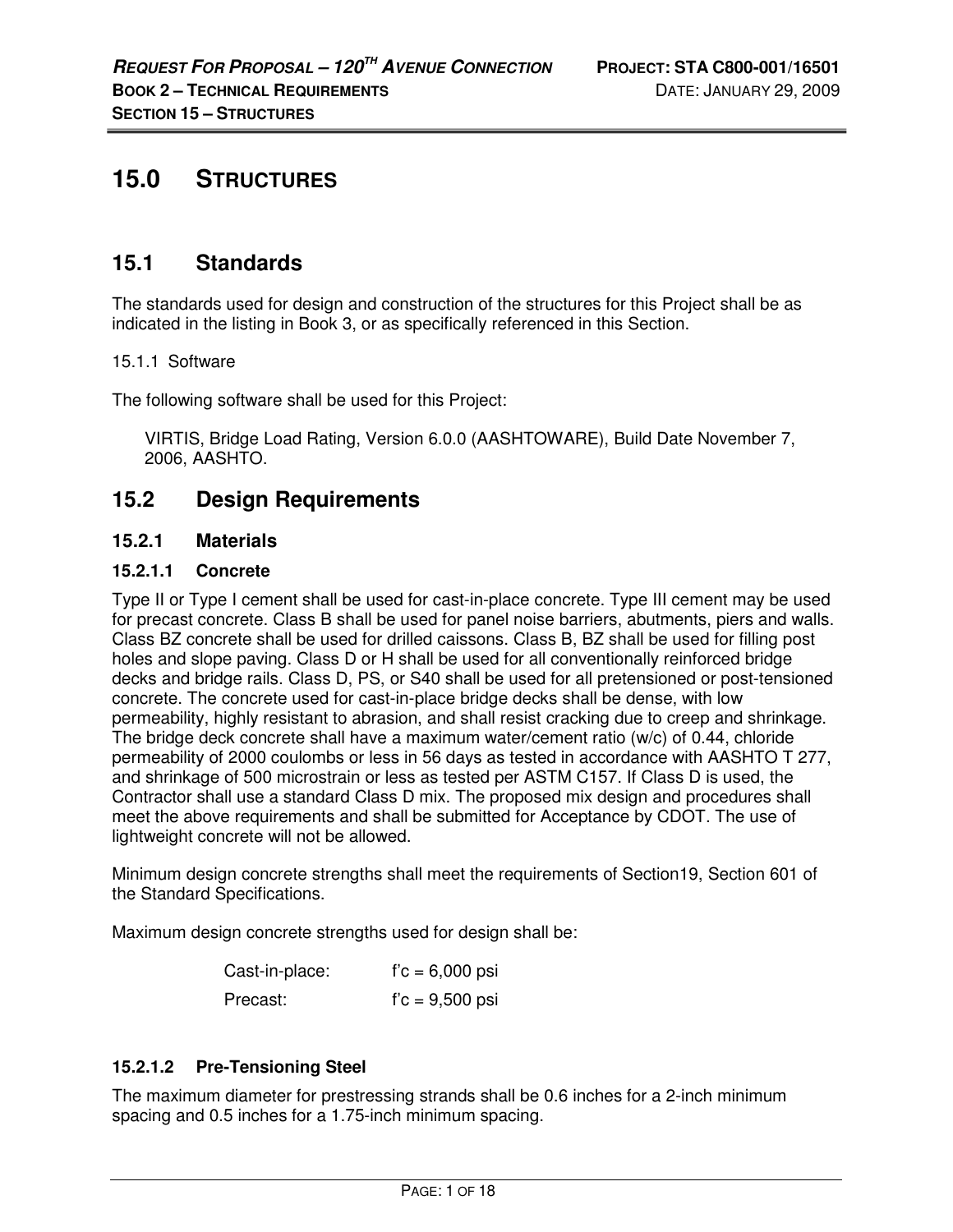#### **15.2.1.3 Post-Tensioning Steel Systems**

The Contractor shall provide corrosion protection for the strands consisting of grout-filled galvanized or non-metallic ducts. Grout shall meet the requirements of Section 618 of the Standard Specifications. Prestressing systems shall be PTI certified. The diameter for strands shall be 0.6 inches or 0.5 inches.

#### **15.2.1.4 Reinforcing Steel**

The use of epoxy coated reinforcing steel for all bridges, walls, and box culverts shall adhere to the requirements of Table 1, Subsection No. 8.1 of the CDOT Bridge Design Manual. The design category for the anticipated level of de-icing salt application shall be "High". Abutments and pier columns exposed to splash from adjacent roadway shall use epoxy-coated reinforcing steel conforming to the requirements of the Standard Specifications. Splash zone is defined as anything within 10 feet horizontally of the flow line. All reinforcing shall consist only of deformed bars per ASTM A 615.

#### **15.2.1.5 Structural Steel**

Structural steel shall conform to AASHTO M 270, Grades 36, 36W, 50, 50W, 70 or 70W. Structural steel supplied for main load-carrying members or components in tension, and which are non-redundant, shall be designated as fracture-critical, meeting the Charpy V-notch tests for Zone 2 in AASHTO M 222/M 222M and AASHTO M 223/M 223M. All structural steel shall be painted per Book 2, Section 19, (509), color as Accepted by CDOT, or shall be weathering steel as Approved by CDOT.

The thickness of any web or flange plate shall not change by more than a factor or two at any splice (see CDOT Bridge Detail Manual, Chapter 13.2, for welded plate girder detail guidelines). The minimum thickness of steel to which shear studs are to be connected shall be at least 0.33 times the stud diameter. The minimum thickness of any flange of a girder or composite girder (excluding the bottom flange of box girders) shall be 1/2 inch. The minimum thickness of the bottom flange of a box girder shall be 3/8 inch. The minimum thickness of any stiffener or web plate of a girder shall be 3/8 inch. The minimum width of any flange of a girder or composite girder shall be twelve inches.

Shear connectors shall penetrate at least three inches above the bottom of the slab, and shall be at least three inches below the top of the slab. The use of partial-length cover plates welded to rolled sections will not be allowed. The use of pins and hangers will not be allowed. The Contractor shall avoid Category D or poorer weld details in tension zones subject to fatigue stress ranges. The design life of the structure for fatigue calculations shall be 75 years.

The Contractor shall follow the Shop Detail Drawing Review/Approval Guidelines developed by the AASHTO/NSBA Steel Bridge Collaboration G1.1-1999 for preparation of steel shop drawings.

#### **15.2.2 Design Parameters**

#### **15.2.2.1 General**

The Contractor shall complete the design in accordance with AASHTO LRFD Bridge Design Specifications, Fourth Edition, 2007 with 2008 Interim, except as otherwise noted in this section. All design calculations and plans shall be in English (Standard) units. Horizontally-curved steel bridges shall be designed in accordance with the AASHTO Guide Specifications for Horizontally Curved Steel Highway Bridges 2003.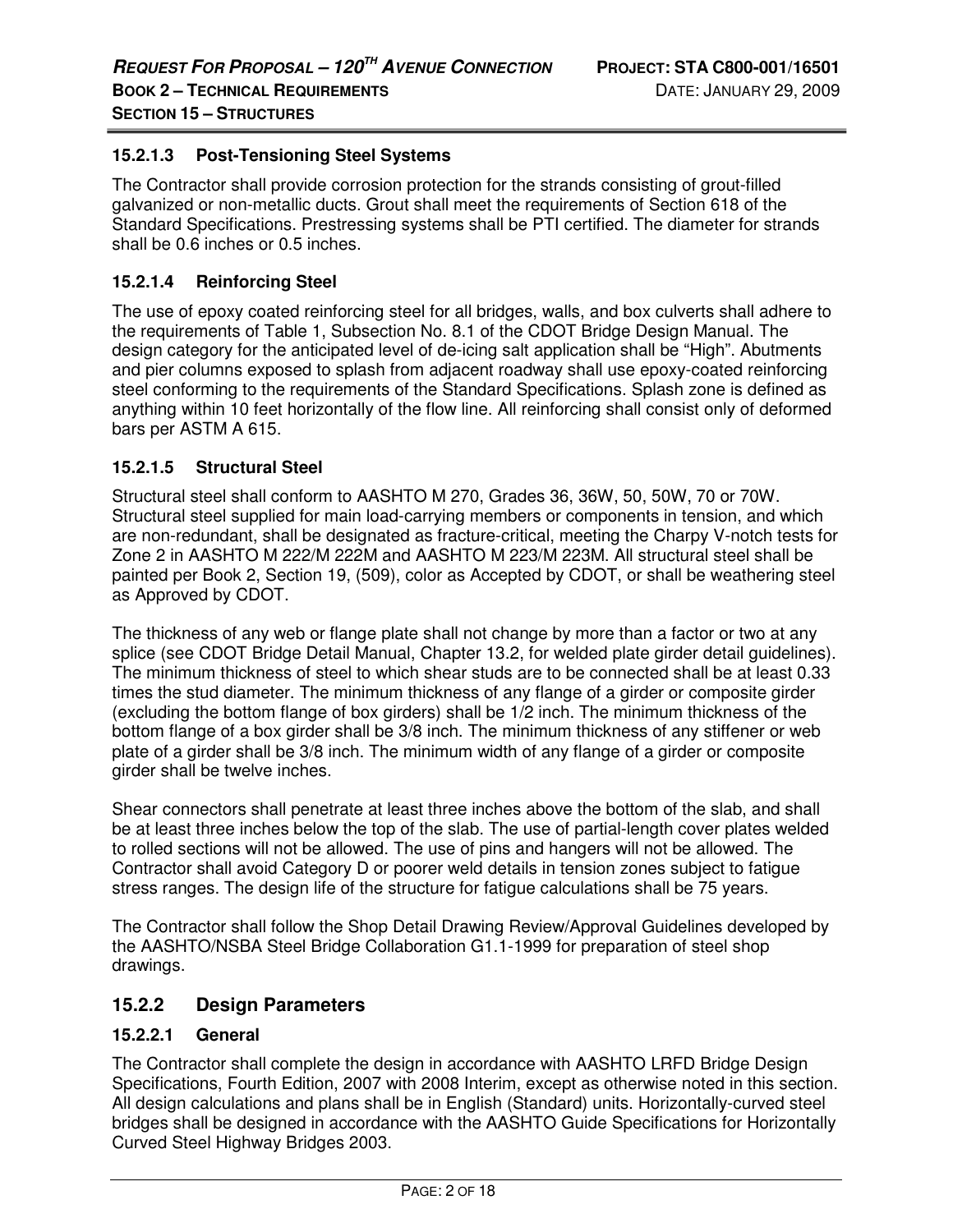Bridge superstructure types that would require falsework or shoring are allowed, and shall meet all required vertical and horizontal clearances. Bridges that are over the railroad facilities shall be designed and constructed in accordance with all applicable standards and requirements of the Railroad.

For bridges, stain (or paint for steel structures) shall be applied to surfaces in accordance with the Aesthetic Treatment Concepts for each particular structure. All other visible, exposed and accessible concrete surfaces shall have a surface treatment of concrete stain. This includes all retaining walls, noise barriers and slope paving.

## **15.2.2.2 Loads and Forces**

The Contractor shall design all structures, except as otherwise noted in this section, for loads and forces in accordance with the AASHTO LRFD Bridge Design Specifications, Fourth Edition, 2007, with 2008 Interim or as stated herein.

Architectural elements and components to be constructed as part of bridges and retaining walls, shall be designed using the International Building Code, edition 2006, if the design of these elements is not covered by the appropriate AASHTO specification.

- 1. Live Loads. The Contractor shall design new highway bridges and walls using the AASHTO LRFD Bridge Design Specifications, Fourth Edition, 2007 with 2008 Interim. All structures shall be designed for the Colorado Permit Truck. Impact loads for highway bridges shall be as per the AASHTO LRFD Bridge Design Specifications, Fourth Edition, 2007. Pedestrian bridges shall be designed per the AASHTO Guide Specifications for Design of Pedestrian Bridges and the AASHTO LRFD Bridge Design Specifications. All pedestrian bridges shall also be designed for AASHTO Standard H 10 Truck live load to account for maintenance and emergency vehicles or as defined in the Bridge Design Manual.
- 2. Dead Loads. The Contractor shall design all highway bridge structures for an additional 36-psf dead load for a total (future and initial) 3-inch wearing surface.
- 3. Uplift. The Contractor shall proportion bridge spans to avoid uplift at supports due to non-seismic loads.
- 4. Thermal Forces. The Contractor shall use temperature ranges for moderate climates per AASHTO LRFD.
- 5. Seismic. The Contractor shall design all structures in accordance with the AASHTO LRFD Bridge Design Specifications. (USE LATEST EDITION AND INCLUDE LATEST INTERIM DATES AVAILABLE BEFORE ADVERTISEMENT)
- 6. Load Rating. The Contractor shall load rate all highway bridges accordance with the AASHTO Manual for Condition Evaluation of Bridges, 2nd Edition, 2000, with 2001 and 2003 Interims, and the CDOT Bridge Rating Manual. LRFD bridge designs shall satisfy all of the specification requirements of the AASHTO LRFD Bridge Design Specifications, Fourth Edition, 2007 with 2008 Interim.
- 7. Wind Loads. The Contractor shall design all Highway bridges for the wind loads specified in the appropriate AASHTO LRFD Specification. 15.2.2.3 Geotechnical Data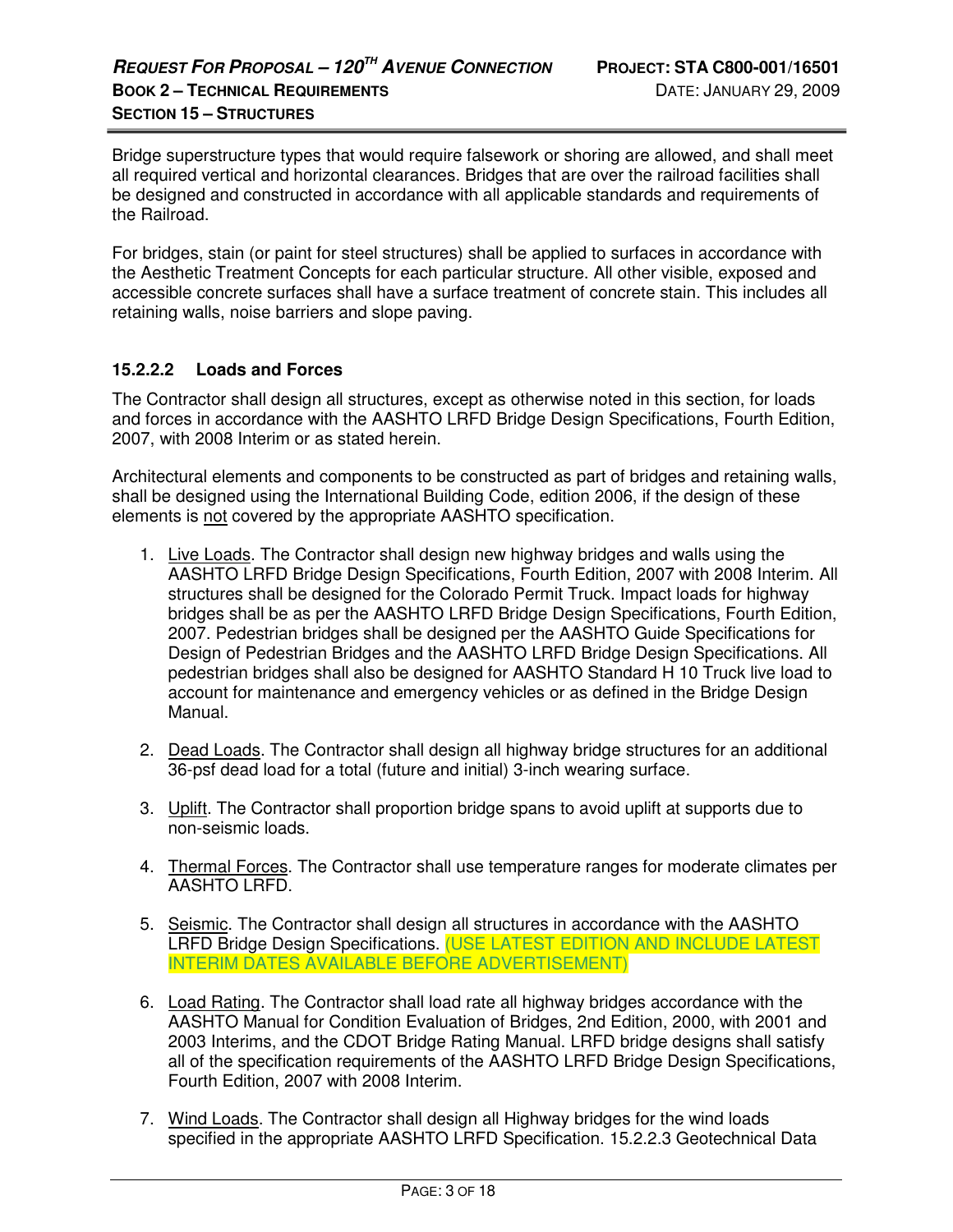#### **15.2.2.3 Geotechnical Data**

Geotechnical testing has been conducted for this Project in the area of the 120<sup>th</sup> and US 36 as well as 120<sup>th</sup> and Commerce Street. The Contractor shall determine the additional geotechnical information required and conduct supplemental investigations as necessary to complete the final design. When planning and conducting additional investigations, the Contractor shall refer to the referenced Project-specific geotechnical documents completed for this Project. Additional boring logs and laboratory test results shall be presented in the formats outlined in those documents.

The soil and rock samples collected as part of this geotechnical engineering exploration are available at Rocksol Consulting Group Inc.

If the Contractor wants to obtain these geotechnical samples, they will have 90 Days from NTP1 to take possession of them. At the end of 90 Days, if the Contractor has not taken possession of the samples, then the geotechnical firm will dispose of these materials at their own discretion. If the Contractor does take possession of these samples, then the Contractor shall assume full responsibility for both storage and disposal.

If groundwater observation wells are necessary to monitor water level or water quality, it shall be the Contractor's responsibility to properly abandon, permit, or renew the permits of these wells in accordance with State Engineer's Office requirements.

### **15.2.2.4 Structure Foundation Analysis and Design**

The Contractor shall perform geotechnical analysis as required for the design of retaining walls, bridges and other structures foundations. Design recommendations and substantiating analysis shall be documented in foundation design reports, submitted to CDOT for Acceptance, as a part of the Preliminary Design Packages and/or the In-Process Design Packages for Structures as described in this Section.

## **15.2.3 Bridges**

#### **15.2.3.1 Geometry**

All fill and cut slopes along the longitudinal axis of bridges with spill-through abutments shall not be steeper than 2:1. There shall be a 2-foot berm at the top of the slopes at the front face of abutments and a 2-foot minimum dimension from the top of this berm to the bottom of girder. Minimum vertical clearance of 16.5 feet (from traveled way and shoulders) shall be provided unless otherwise Approved by CDOT for all grade separations, allowing for future pavement overlays on the roadway below and for future widenings as shown in the Contract Documents. Bridge deck and approach slab surface smoothness shall not deviate more than 3/8 inch in 25 feet, determined as described in Book 2, Section 19 (412.17).

#### **15.2.3.2 Type**

Bridge type will not be restricted to those historically used by CDOT. Other types and components may be used, but will be allowed only if they have been accepted for general use by other transportation authorities and the Contractor can demonstrate that the design of the bridge type and components will perform well under the Project's environmental conditions, including frequent freeze-thaw cycles, anti-icing and de-icing. Experimental bridge types, timber bridges, masonry bridges, and structural-plate arches are not permitted. Tied-arch bridges will not be permitted. Bridges shall incorporate as few joints and bearings as possible, be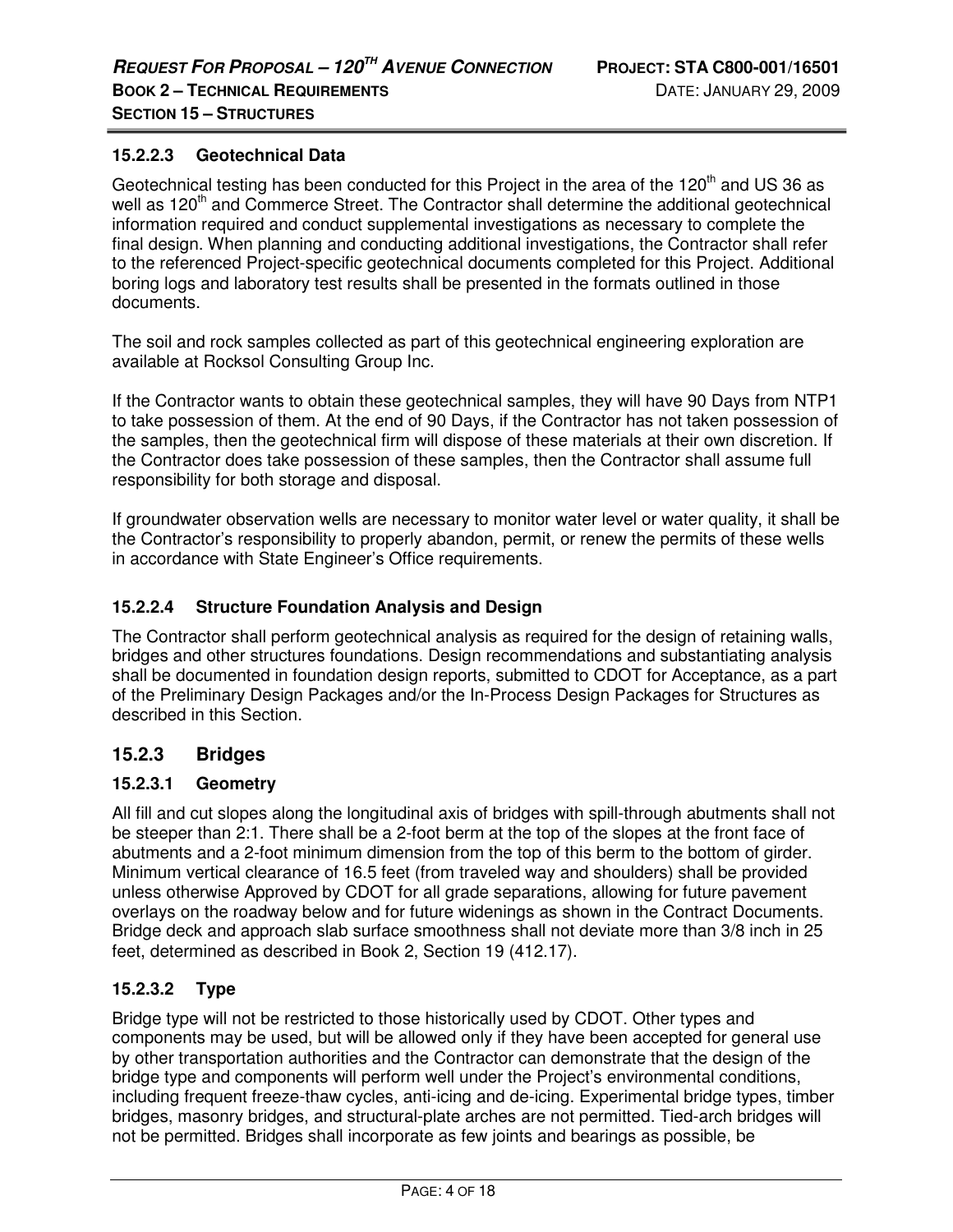continuous over supports, not use intermediate hinges, and use integral or semi-integral abutments wherever possible. The Contractor shall submit proposed non-historic bridge types to CDOT for Approval. If not supplied in the Contract Documents, the Contractor shall obtain structure numbers for new structures from CDOT Staff Bridge.

#### **15.2.3.3 Inspection Access**

All bridge superstructures, joints, and steel-reinforced elastomeric bearing pads with sliding surfaces and high load multi-rotational (HLMR) bearings shall be made accessible for long-term inspection and shall be designed and detailed for ease of replacement, including jack locations, and required jack sizes. The bridge shall be designed to withstand the loads and forces with the superstructure jacked.

Superstructures consisting of I-girders with exposed cross frames shall be made accessible with walkways (see Bridge Design Manual), or by use of an A-40 inspection truck. All concrete or steel box girders with an inside depth of 5 feet or more shall be made accessible for interior inspection. All-pretensioned precast concrete box or tub girders with an inside depth of 5 feet or less that don't have access doors shall be provided with low-point drainage through the bottom slab. If there is no asphalt overlay and waterproofing membrane or silica-fume overlay, they shall be provided with epoxy coated mild steel reinforcing. Access doors shall be placed at locations that do not impact traffic under the bridge, and shall be located to be readily accessible from bridge inspection trucks. All access holes shall be accessible with ladders from the ground and shall not require access by use of CDOT A-40 Inspection truck. Where access doors are provided above slope paving, cleats to support a ladder shall be provided in the slope paving. Location of access holes shall be submitted for approval by CDOT. CDOT Standard Structural Worksheet B-618-2 shows typical bottom-slab access-door details. The doors shall be placed at locations which do not impact traffic under the bridge, and shall swing into the box girder. Box girders shall be protected from access by vermin. The minimum opening for access doors shall be 2 feet by 3 feet and locked by a single padlock. Access holes through diaphragms shall be 2 feet, 6 inches in diameter, minimum.

#### **15.2.3.4 Components**

1. Bridge Rails and Pedestrian Fencing.

The Contractor shall design and construct bridge rails and pedestrian fencing that match the face, color and overall shape of barriers shown in the Aesthetic Treatment Concepts. Bridge rails on the  $120<sup>th</sup>$  Avenue Connection bridges over US-36 and Commerce Street shall be CDOT's Bridge Rail Type 8. The Contractor shall use bridge rails on approach slabs. The Contractor shall design and construct pedestrian fencing/railing in accordance with AASHTO LRFD Specifications. All pedestrian fencing mounted on bridge structures shall match the Aesthetic Treatment Concepts and meet fencing requirements in the AASHTO LRFD. Cover plates shall be used over breaks in the bridge rail or curbs to provide structural and safety shape continuity across the joint in the bridge rail and to provide face-of-curb continuity across the joint in the curb for traffic loading at these breaks in bridge rail and curb.

2. Approach Slabs.

The Contractor shall provide an approach slab at the end of each highway bridge. The approach slab shall be a minimum of 20 feet in length measured along the centerline of the bridge. Approach slabs shall be separate from and fit between cantilevered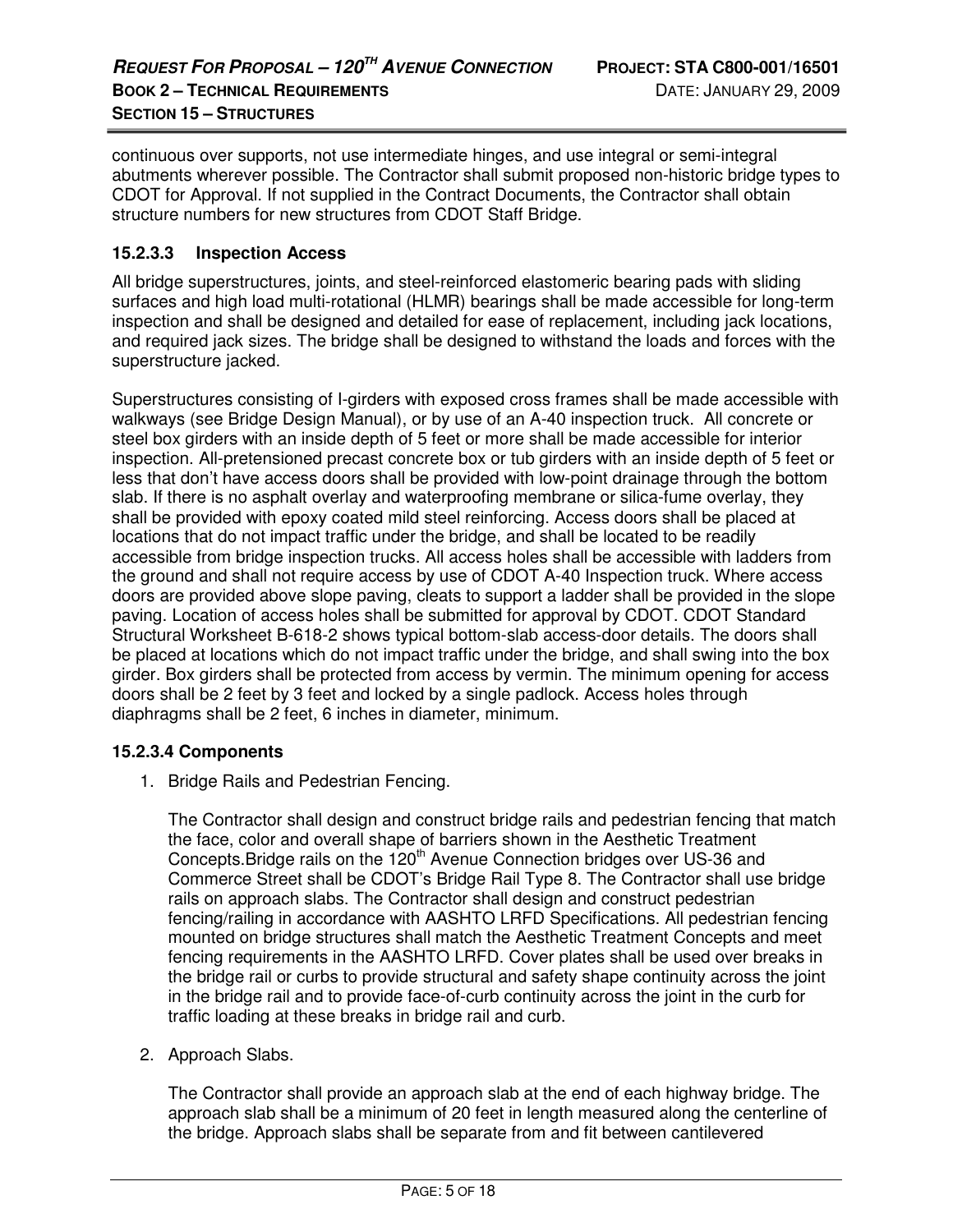wingwalls or retaining-wall wingwalls so that the approach slab can freely rotate about the abutment. Bridge rails shall be connected to approach slabs. The bridge rails shall function as a barrier to keep water out of the joint between wingwall or retaining wall and along the edge of approach slab. The approach slab, for highway bridges, shall be at least the same width as the bridge deck, and provide for expansion and contraction at the approach pavement interface where required. Approach slabs shall be anchored to the abutment. The Contractor shall design and construct an underdrain system beneath all approach slabs to reduce water in embankment fills at bridge abutments. Backfill behind the abutments shall be as shown in the CDOT Bridge Structural Worksheets Backfill Drawings B-206-F1 or B-206-M1. Bridge end drains shall be located so as to minimize the amount of water flowing across all joints.

Differential settlement across approach slabs shall be shall be designed such that will not produce a grade break that is noticeable to the user and shall not be more than 1 inch within one year of opening to traffic. The Contractor shall implement groundimprovement techniques to the approach embankment subgrade if necessary to meet this requirement.

3. Decks.

The Contractor shall provide a minimum concrete deck thickness of 8 inches. Open or filled grating decks and orthotropic decks will not be permitted. Concrete decks designed by the simplified "Ontario", or any empirical methods, will not be permitted. Precast deck slabs shall require cast-in-place joint closures and post tensioning across joints and an overlay. Pretensioned, precast concrete deck forms shall be a minimum of 3 inches thick and have a full grout or concrete bearing. Full grout is defined as a 1-inch minimum thickness by 2-inch wide grout pad. Stay-in-place metal deck forms are permitted. If stay-in-place metal forms are used, the superstructure, substructure, and foundation shall be designed for an extra 5 psf minimum dead load applied to the superstructure. Parallel bridges shall have a minimum 1-inch (4-inch preferred) longitudinal gap between decks or parapets, or shall be tied together to make one structure. Permanent deck forms shall not be allowed between girders or stringers where the longitudinal deck joint is located. Permanent deck forms shall not be allowed for cast-in-place post-tensioned box girder or T-girder deck slabs, or cantilevered portions of decks. In order for the castin-place portion of concrete placed on top of the top flange of a precast double tee or precast box girder to be considered composite with the precast top flange, the minimum total laminated deck thickness shall be 8 inches, the minimum cast-in-place thickness shall be 4-3/4 inches, and the top surface of the precast top flange shall be roughened. Precast Double Tees or Precast Box Girders without a cast-in-place deck placed on top shall not be allowed. If any part of a deck resists tension, the stress in the deck in this area shall not exceed 3 times the square root of f'c,  $(3 \times (f'c)^{1/2})$ . Minimum longitudinal steel in the top mat of cast-in-place decks shall be number 4s at 6-inch spacing spliced to the negative-moment steel reinforcing.

4. Deck Joints.

The Contactor shall avoid or minimize joints wherever possible. Bridges in length up to 640 feet (steel) or 790 feet (precast or cast-in-place concrete) shall be jointless, wherever possible, according to guidelines given in CDOT's Staff Bridge Technical Memorandums. Use only CDOT-approved strip seals for joints with expected maximum 3 inch movement or modular joints for expected movements 3 inches or greater. Design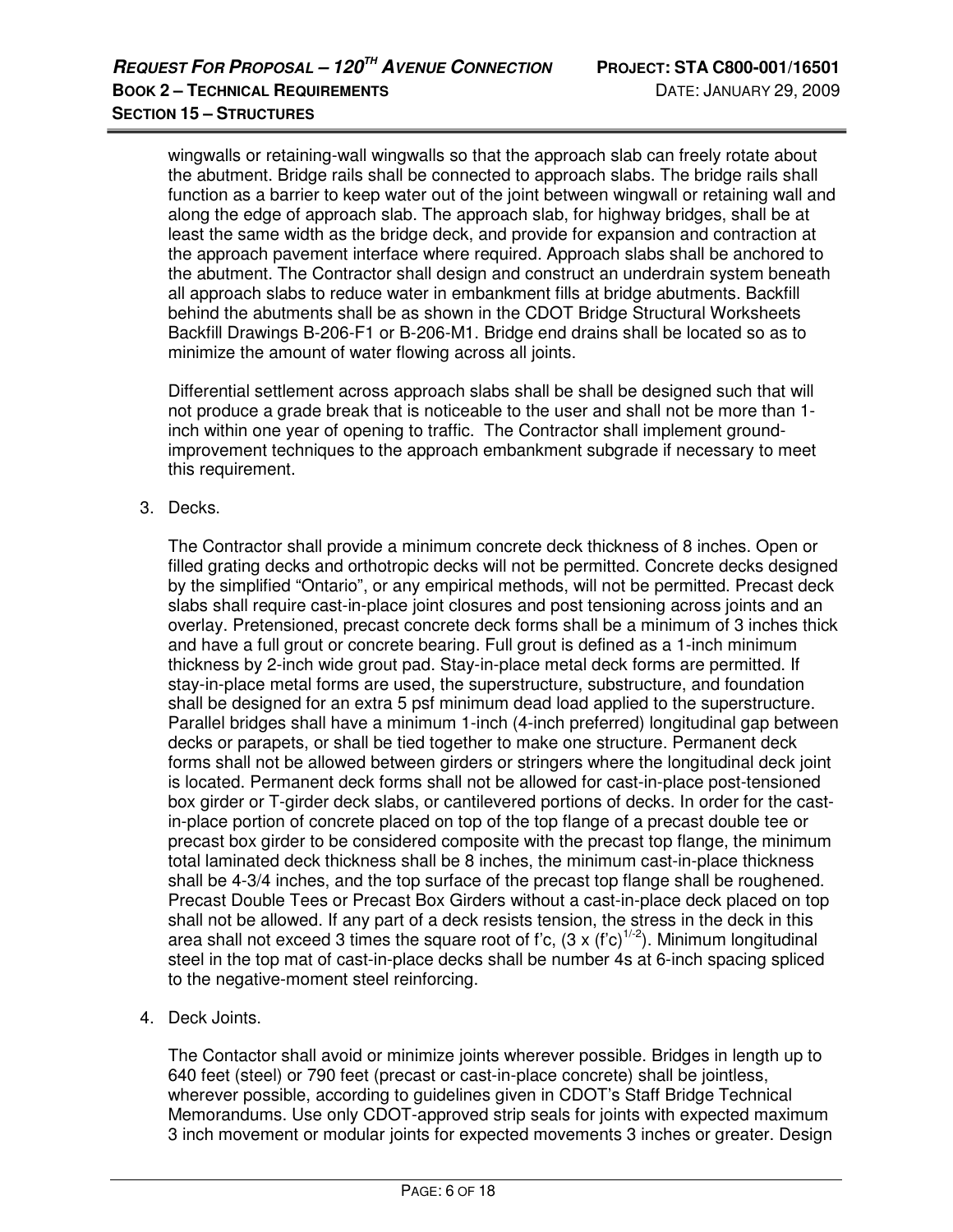and location of joints shall provide for maintenance accessibility and future replacement. Aluminum joints will not be permitted. Modular joints shall be designed by LRFD, and especially LRFD fatigue requirement. Modular joints shall be tested for fatigue loading according to NCHRP Report 402, Fatigue Design of Modular Bridge Expansion Joints (1997) Appendix A & Appendix B. Expansion devices shall be set to provide a smooth surface between the final grade into the device and the final grade out from the device. A smooth surface is defined as a maximum grade break, at or 30 feet either side of the device, of 0.3%. To facilitate the proper placement of expansion devices, the tabular bridge geometry shall include a bent line for the expansion devices on a bridge or approach slab. Asphaltic expansion devices and asphaltic plug joints shall not be used for any new construction.

#### 5. Overlays.

The Contractor shall provide an initial bridge deck overlay with segmental systems, precast deck slab systems, and any bridge superstructure system that would require shoring for future deck replacement. Overlays shall be 3-inch asphalt over a waterproofing membrane for bridges. The asphalt overlay with a waterproofing membrane shall be used on both the bridge deck and associated approach slab. Thinbonded overlays, such as epoxy or polyester, may be used. Latex-modified overlays shall not be used.

#### 6. Superstructures.

The Contractor shall ensure that all superstructures meet the requirements for redundancy, fatigue, crack control, and deflection in AASHTO LRFD Bridge Design Specifications. Deflection criteria shall be considered. Utilities shall not be placed on structures without the Approval of CDOT and, if Approved, utility supports and other details shall be designed by a professional engineer licensed in the state of Colorado. Utilities shall be hidden from view in superstructure elevation if they have been Approved by CDOT to be placed on the structure. Bridge-deck drainage or anti-icing pipes shall not be allowed inside of box girders or embedded within concrete structural members. For structural steel, redundant-member structures are preferred. For concrete box girder structures, the Contractor shall consider the effects of a temperature gradient. The design of cast-in-place box girders shall include the weight of the deck formwork left in place in the design of the superstructure, substructure, and foundation.

The maximum shear reinforcement spacing for cast-in-place mildly reinforced or posttensioned concrete structures shall be 1.5 ft. The minimum shear strength of steel for prestressed or post-tensioned concrete girders shall be at least Av=135 x b'/fy, with b' the web width in inches, and fy the yield strength of the reinforcing in psi. Webs shall have at least double this minimum reinforcement for a distance d in front of anchorages. Minimum side-face steel shall be 1.5 times the minimum shear steel for areas more than the depth of girder from the supports and shall be spaced at 1 foot maximum. All reinforcing steel shall have minimum 2-inch clearance between parallel bars including spirals.

Under full dead load, without live load, and after all losses, no part of the top or bottom girder fiber which resists moments using prestressing shall be in tension. Under full loads, after losses, tension due to live load shall not be permitted if well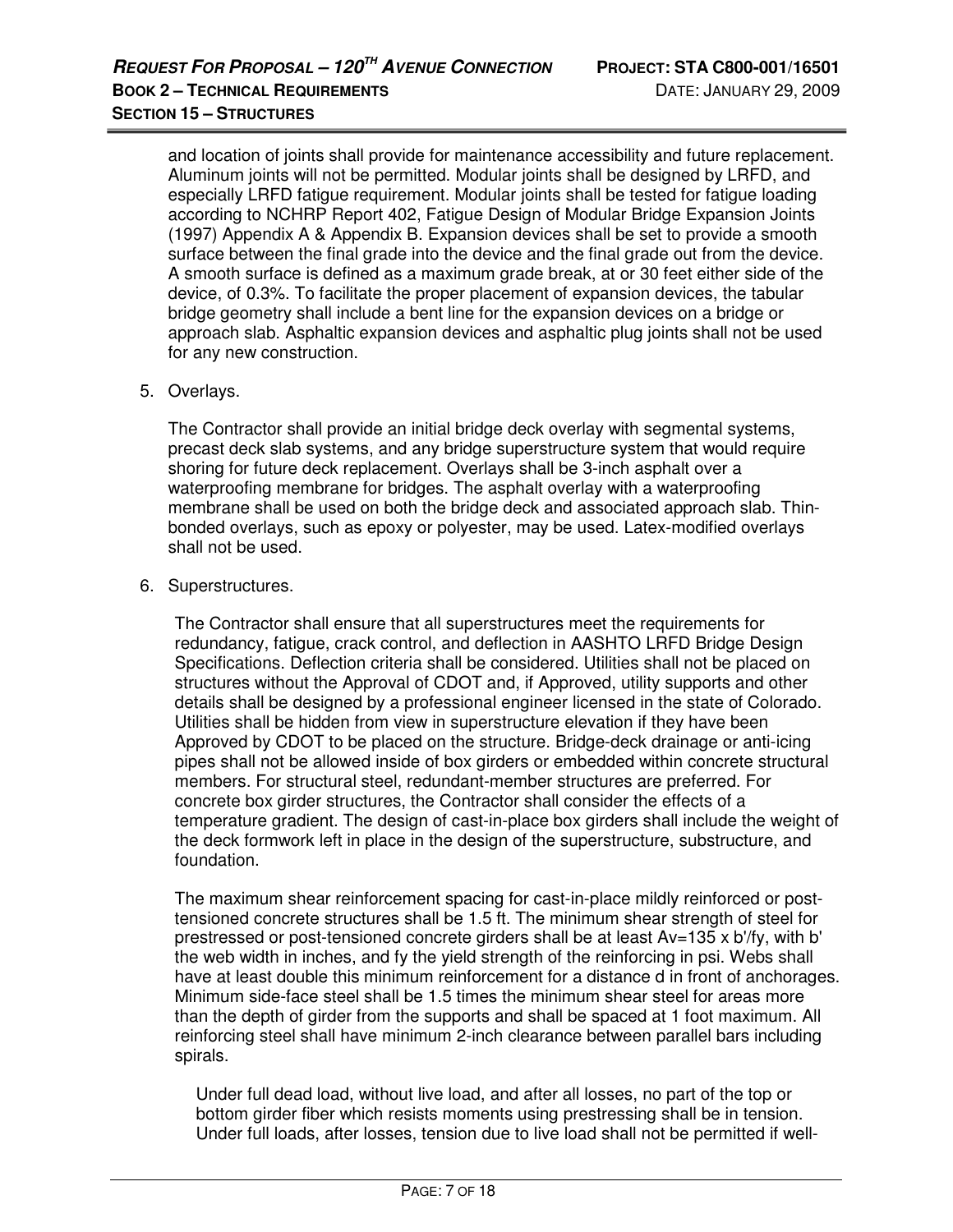distributed, fully-bonded reinforcing is not provided in these areas. Negative camber is prohibited in precast concrete members under full dead load, without live load and after all losses.

The minimum concrete strength, f'c, shall be 4500-psi, if any portion of the cast-inplace concrete member forms any part of the deck.

When utilizing continuity for design of precast prestressed girders, the effects of differential shrinkage, differential temperature, and any redistribution of moments due to creep shall be investigated. The transverse steel area in precast box girder flanges shall, as a minimum, be equal to the minimum required shear reinforcing steel for one web.

Precast girder segments shall be bonded with epoxy or concrete closure pours. The top surfaces of precast deck panels shall be roughened perpendicular to the longitudinal axis of the bridge to ensure composite action between the precast and cast-in-place slab. The minimum amount of non-prestressed longitudinal steel required in the cast-inplace portion of the slab shall be 0.2 square inch per foot width of slab.

All steel girders shall be designed to be fully composite with the deck. Cover plates shall not be used. The minimum flange thickness shall be 5/8 inches. The minimum flange width shall be 12 inches. Longitudinal flange stiffeners shall not be used except for spans exceeding 165 feet between points of zero dead-load moment. Transverse stiffeners shall be normal to the top flange and placed on the non-visible side (inside) of exterior girders. Shop splices of stiffeners, if any, shall be made with full penetration groove welds. These welds shall be completed before the stiffeners are welded to the girder. Stiffeners with diaphragms connected to them shall be welded with fillet welds to the top and bottom flange. The angle between bearing stiffeners and web shall not be less than 60 degrees.

All splices shall be normal to the top flange and normal to the longitudinal axis of the girder. Field splices shall be located at points of dead load contraflexure. The fullpenetration welds at girder shop-splices shall be made without backing.

Field connections shall not be welded, but shall be made with high strength bolts. All full-penetration welds shall be ground flush for testing. Slip-critical connections shall be made with 3/4-inch, 7/8-inch, or 1-inch diameter, ASTM A325 bolts.

The minimum cover from top-of-deck to-top-of stud for bare decks shall be 3 inches, and for decks with an overlay and membrane shall be 2 inches.

The location of all Fracture Critical Members (FCMs) shall be clearly delineated on the plans. The bridge design notes shall contain the supporting calculations and evaluations as to which members are designated FCMs and why they are so designated. CDOT shall be notified of any new bridge containing FCMs. The bridge designer shall provide half-size copies of the bridge plan sheets showing the FCMs and their details. These members and their details shall be highlighted. In addition, the Fracture Critical form that will be posted in the structure folder shall be obtained from CDOT and filled out with the correct information. This form and the highlighted plans shall be submitted to CDOT with the rating package for the bridge.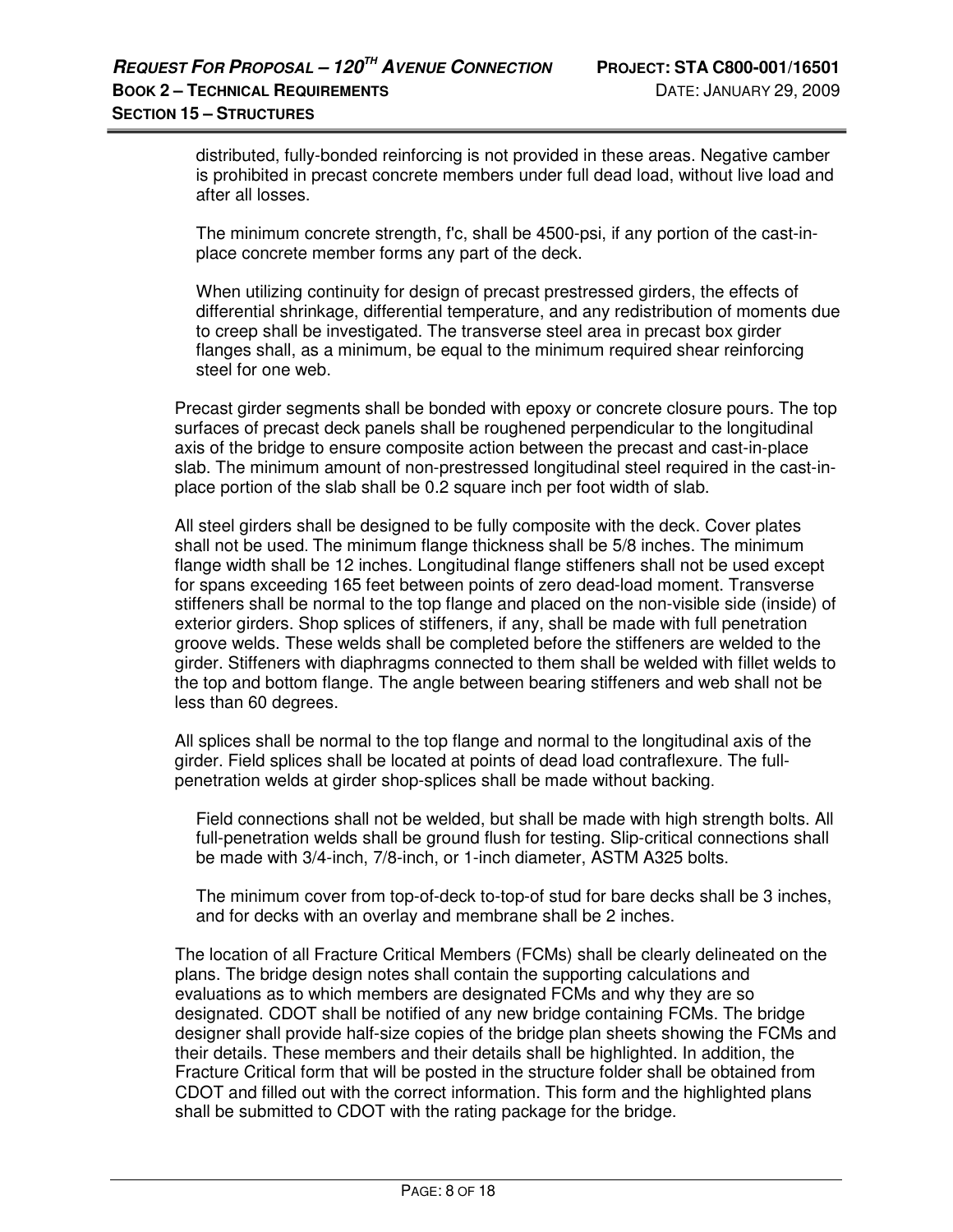### 7. Bearings.

The Contractor shall design and locate bearings to allow maintenance accessibility and future replacement. Substructure drawings shall show locations for lifting when removing bearings. Elastomeric pads and steel-reinforced elastomeric bearings with or without sliding surfaces are the preferred bearing types. Sliding surfaces shall be PTFE with a stainless-steel mating surface. Bearings shall be either elastomeric pads (CDOT Type I), steel-reinforced elastomeric bearings, with or without PTFE and stainless steel sliding surfaces (CDOT Type I or Type II), or high-load multirotational (HLMR) bearings (CDOT Type III). The thickness of Type II bearings shall be designed so that the acceptable shear-deflection limits of the pad are not exceeded if, for some reason, slip does not occur. The design of elastomeric pads and steel-reinforced elastomeric bearings shall be such that pad walk-out will not occur by including pad-walkout restraints. Sole plates, when used, shall have a 3/4-inch minimum thickness. At expansion bearings, the edge of the sole plate shall not slide past the edge of the elastomeric pad, by the use of a positive stop. The Contactor shall provide at least 3 inches of cover between anchor bolts and the edge of the concrete pedestal. The Contactor shall provide reinforcement for pedestals greater than 3 inches high. Suppliers of bearings devices shall only be those on CDOT's Preapproved Product List. Only one bearing type shall be used across the width of the bridge at any given substructure location. Elastomeric pads and steel reinforced elastomeric bearing devices shall not be mixed with HLMR bearings at any one particular bridge. The minimum bearing height shall be 7 inches.

8. Piers and Pier Caps.

The Contractor shall design a type of pier cap that will be consistent with the Aesthetic Treatment Concepts. Drop caps or integral caps are acceptable. Integral caps are preferred with cast-in-place concrete box section systems. The Contractor shall minimize the use of integral steel pier caps. Inspection access for integral steel pier caps shall be provided. Aesthetic treatments on piers shall extend below existing grade and be considered for ultimate template as necessary to accommodate future construction of US-36 and adjacent ramp improvements.

9. Abutments.

The Contractor shall provide integral or semi-integral, end-diaphragm-type abutments for bridge structures whenever possible. See CDOT Bridge Design Manual, Section 7.2 - Mechanically Stabilized Earth (MSE) walls, which may serve as abutment support for bridge superstructure loads. Retaining-wall wingwalls may be used in lieu of cantilevered wingwalls at abutments for all aesthetic categories of bridges. The length of cantilevered wingwalls and/or retaining walls from the end of the abutments of a U-type abutment shall be 4 feet longer than the point of intersection of the embankment slope with the roadway finished grade. Bridge monuments shall be supported on separate foundations.

10. Slope Protection.

The Contractor shall provide concrete slope protection for all slopes under bridges, on any slopes from shoulder to top of retaining wall, and on slopes between tiered walls. Slope protection shall conform to details contained in CDOT Standard Structural Worksheets Slope Paving Details, Drawings No. B-507-1 and 2.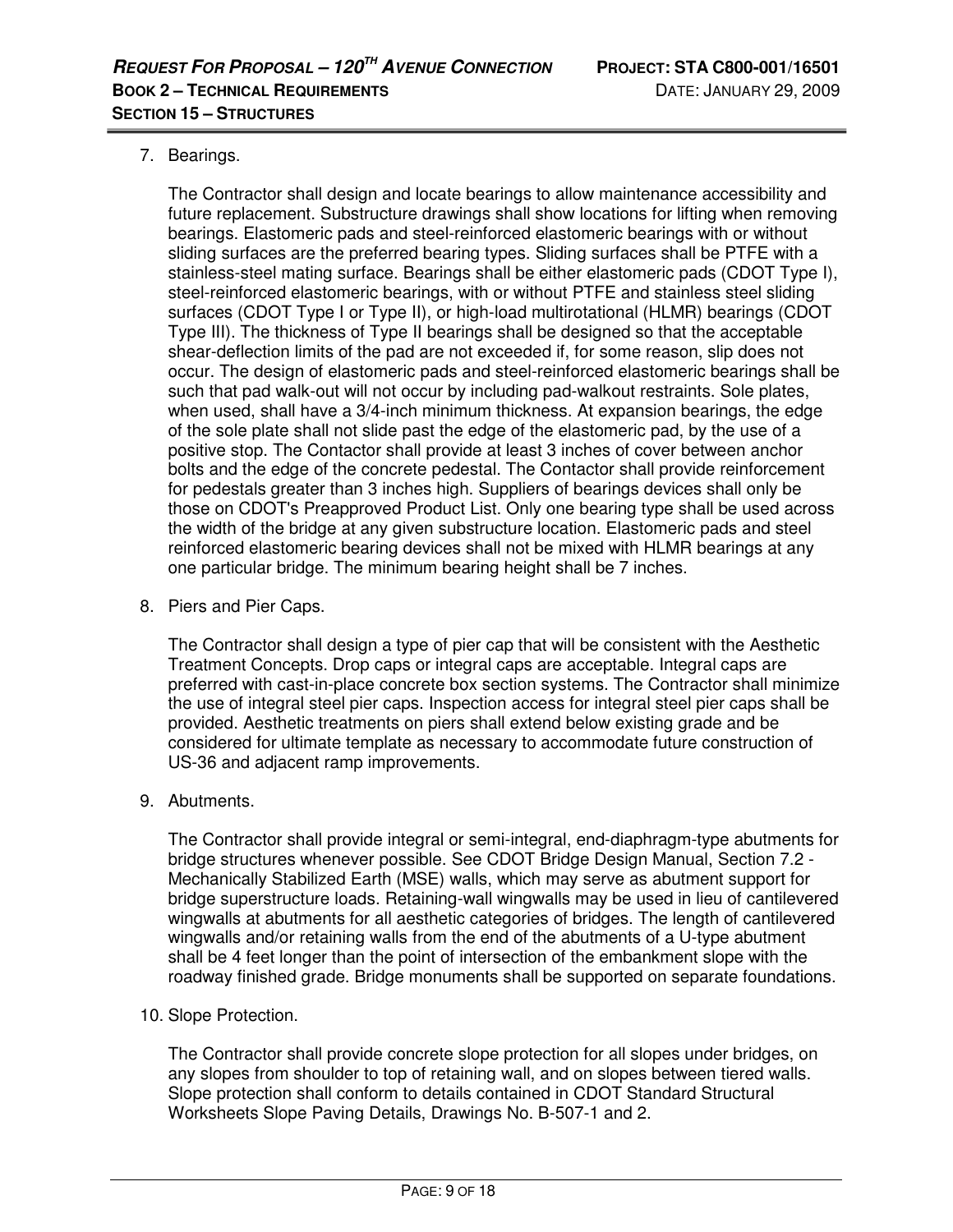#### 11. Foundations.

The Contractor shall ensure that differential settlement will not exceed 1/2 inch within a pier or abutment or span length in (feet)/400 between adjacent bents or abutments. Contractor shall Design for down-drag on deep foundations where required. Spread footings are acceptable if the bottom of the footing is located below frost heave. Foundations of integral abutments with skews between the axis of the abutment and the direction of allowed movement of less than 56 degrees shall be designed to resist the unbalanced earth pressures behind the abutments.

The Contractor's Quality Management Plan (QMP) shall include inspection of all drilled caisson operations using non-destructive testing for non-redundant (single shaft) drilled caissons, where concrete is placed below water. Cross Sonic Log (CSL) or Impact Echo are acceptable methods of non-destructive testing for drilled caissons. Additional methods for non-destructive testing that are in accordance with the AASHTO/ASTM/FHWA guidelines may be considered for use on this Project, subject to Acceptance of CDOT.

Dynamic monitoring of driven-pile foundations using the Pile Driving Analyzer or PDA tests shall be performed a minimum of two piles per structure, each at a separate foundation element (abutment or pier foundation), and a minimum of 2% of driven piles for the Project, to verify that pile capacity, with appropriate resistance factor, meets or exceeds the design factored load per pile. The PDA tests shall cover pile size, hammer type, and geology condition changes for structures. The PDA tests shall include the measurements for initial driving and re-strike. The Contractor may replace or supplement PDA tests with static load tests for piles. Static load tests shall be in accordance with ASTM D-1143 or ASTM D-3996. The exact number, type, layout and location of static and PDA tests will be per the Contractor's QPM, subject to Acceptance of CDOT. Static axial-load tests on drilled shafts shall be performed in locations where drilled shafts will be used and the vertical loads will control the depth of the shafts. Lateral load tests shall be performed in locations where lateral loads will control the depth of the foundation. Static axial load tests or PDA on driven piles shall be performed in locations where driven piles will be used and the vertical loads will control the depth of the driven piles.

#### 12. Drainage.

Bridge deck drainage and end-drainage systems shall be designed in accordance with the CDOT Bridge Design Manual. Gutter flow at both ends of bridges shall be intercepted. Stormwater flowing toward the bridge shall be intercepted prior to the approach slab. Stormwater flowing away from the bridge shall be intercepted prior to leaving the approach slab. All stormwater shall be directed to an appropriate outfall. Permanent erosion protection shall be designed and installed at all outfall locations to prevent the occurrence of erosion. Outfalls shall have a well-defined and protected flow path. Energy dissipation in the channel shall be required.

All bridge deck-drain inlets shall be grated. The bridge deck drainage system shall be compatible with the structural reinforcement, components, and aesthetics of the bridge. Outfalls shall be positioned to avoid corrosion of structural members, and splash on vehicular traffic and pedestrian areas below the bridge. Downspouts for bridge drains shall be minimum 10-inch diameter galvanized steel pipe, and shall meet the requirements of ASTM A53, Grade B, and Standard Weight Schedule 40. Downspout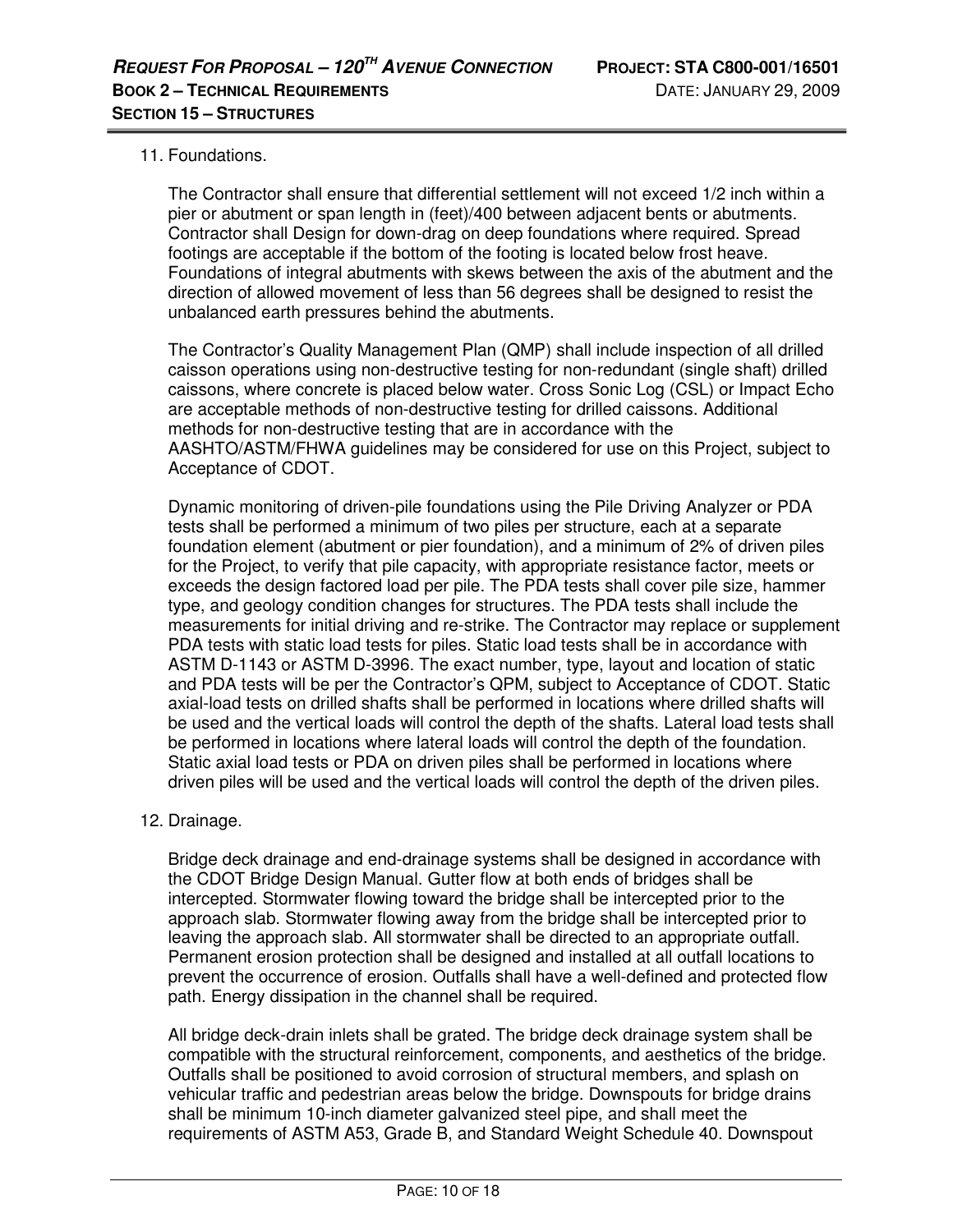pipe shall be hot-dipped galvanized after fabrication. Galvanizing shall meet the requirements of AASHTO M111. Metal used in the manufacture of castings shall meet the requirements of ASTM A48, Class 35B. Cleanouts shall be provided for downspout systems.

Bridge deck drains shall be located so that downspouts can be taken immediately down pier columns. Bridge drain systems with "horizontal" runs shall not be used. In addition the bridge deck system shall comply with requirements listed in Section 12 regarding permitting.

The bridge deck drain system shall be designed and constructed to be easily modified to accommodate future changes to the median width on the bridge. Downspout and outfall locations shall be located such that no changes are required in the future to accommodate the ultimate construction of US-36 and adjacent ramp improvements.

#### 13. Utilities.

The Contractor shall identify, maintain, and coordinate all utility location on structures. Hanging of electrical or telephone conduits or utilities shall not be permitted under deck overhangs or on bridge rail. Protection of the pipes from the settlement of the abutment backfill shall be provided. Utility placement on bridge structures shall be by the Approval of CDOT.

#### 14. Median.

The concrete curb and median cover material on the bridge deck and approach slabs shall be constructed to allow removal and modification in the future without causing damage to the bridge deck concrete and reinforcement.

#### **15.2.3.5 Maintenance Plan**

The Contractor shall provide to CDOT for Acceptance, a maintenance plan for each bridge type used. This plan shall describe routine maintenance and items specific to each component of the specific bridge type. It shall also include a detailed list of all maintenance and rehabilitation work and the number of times each procedure is anticipated to be performed over the 75-year structure life, itemized by the year performed. This list shall be the same as that used for lifecycle cost analysis provided in accordance with this Section.

## **15.2.3.6 Existing Bridge Repairs (Not Used)**

#### **15.2.3.7 Removal of Bridge structure (Not Used)**

#### **15.2.3.8 Aesthetics**

Aesthetics for both structures shall be per the Aesthetic Treatment Concepts in the Reference Documents. Both structures will have similar color and textures. In all cases, proposed structure aesthetics, including all visible surfaces, shall be submitted to CDOT for review with the Contractor's proposed general layouts of each structure. This submittal shall include drawings illustrating form, texture, and color. The Contractor shall provide full-size mockups for all proposed surface treatments showing texture, color, and quality for Approval by CDOT. For Project consistency, structures shall incorporate similar visual aesthetics. The Contractor shall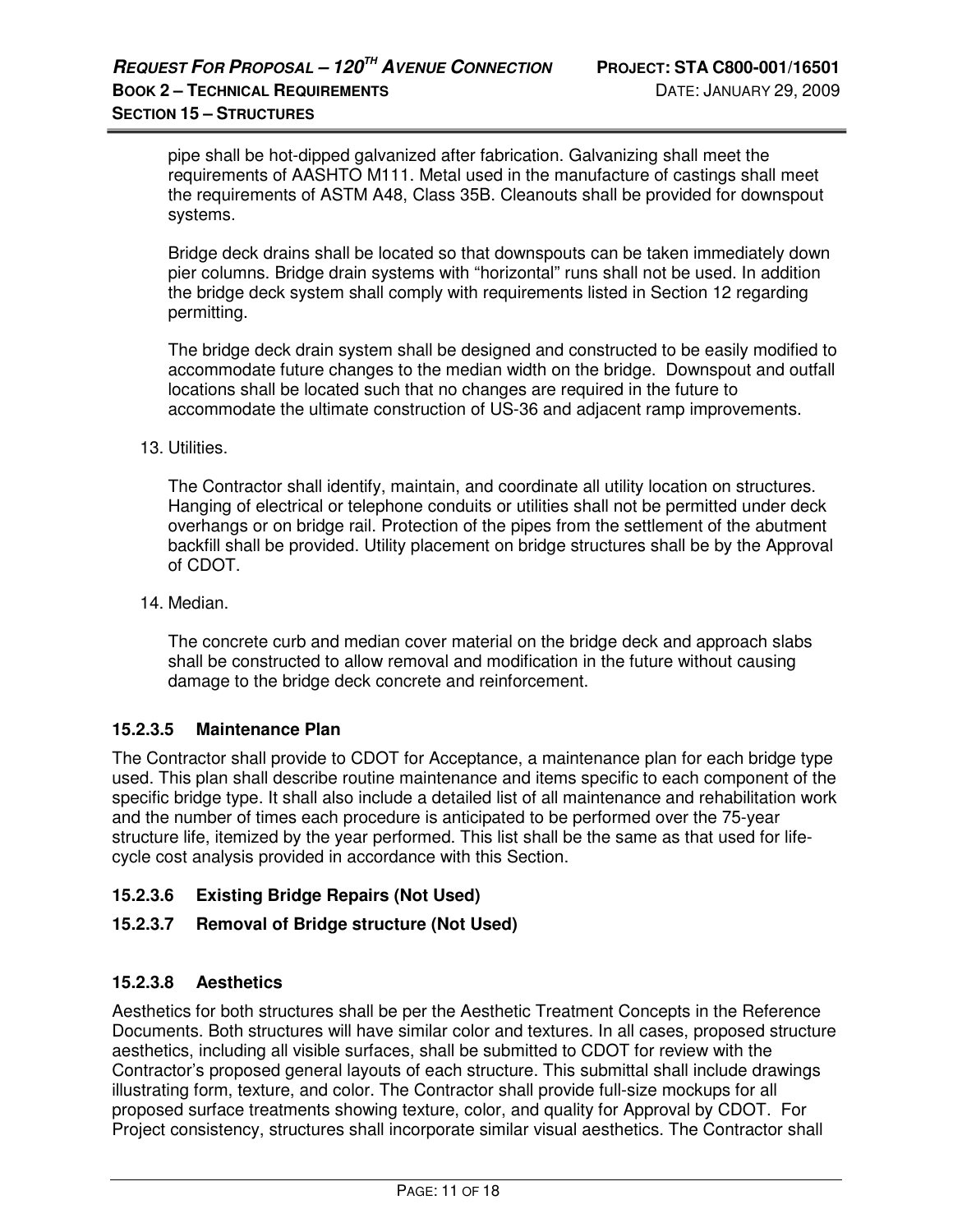produce and submit to CDOT for Approval, a graphic of each structure to demonstrate structural consistency. This graphic shall be submitted in both hard and electronic format.

In relation to architectural treatments, the  $120<sup>th</sup>$  Avenue over US-36 bridge requires full compliance with the Aesthetic Treatment Concepts. The 120<sup>th</sup> Avenue over Commerce Street bridge requires full compliance with the Aesthetic Treatment Concepts, except that no bridge monuments are required.

Structures and their locations are as follows:

| <b>Structure Location</b>                     | <b>Structure Number</b> |
|-----------------------------------------------|-------------------------|
| 120 <sup>th</sup> Avenue over US 36           | E-16-XU                 |
| 120 <sup>th</sup> Avenue over Commerce Street | $E-16-XV$               |

If deck overhangs exceed the limits in Section 8.2 of the CDOT Bridge Design Manual, a structural analysis shall be performed to determine if a lateral load distribution system is required for the wet concrete pour and screed loads.

## **15.2.4 Retaining Walls**

All retaining walls throughout the project area shall comply with the Aesthetic Treatment Concepts and this Section. The Contractor shall have sole responsibility for the type, material, performance and safety of temporary retaining structures.

#### **15.2.4.1 Geometry**

The retaining wall layout shall address slope maintenance above and below the wall and provide returns into the retained fill or cut at retaining wall ends where possible. Final tolerances shall be 1 to 200 for level and plumb. Any residual wall batter shall be into the fill. Where 12 feet (minimum) of generally level terrain is not available between the wall and the ROW line for maintenance access, the wall shall be located 5 feet inside the ROW line, except for the short wall required from Commerce Street Stations 95+ to 96+ left, where the wall footing may be as close as 1 foot inside the ROW line.

Design and construction shall consider surface and subsurface drainage. Walls which support soil and loads from outside ROW and are built with MSE soil reinforcements shall require an appropriate setback from the ROW line for the construction of the wall, or a temporary construction easement shall be required. A system shall be provided to intercept or prevent surface water from entering behind walls. Lengths of wall without relief joints shall be limited to lengths which control the differential settlement. A fence or pedestrian railing shall be provided at the top of walls over 5 feet high where access is open to the public.

## **15.2.4.2 Type**

Metal walls, including bin walls and sheet-pile walls, recycled material walls and timber walls will not be permitted for permanent retaining walls. Wall types, selected by the Contractor, shall have been used successfully in similar geotechnical locations and environmental conditions.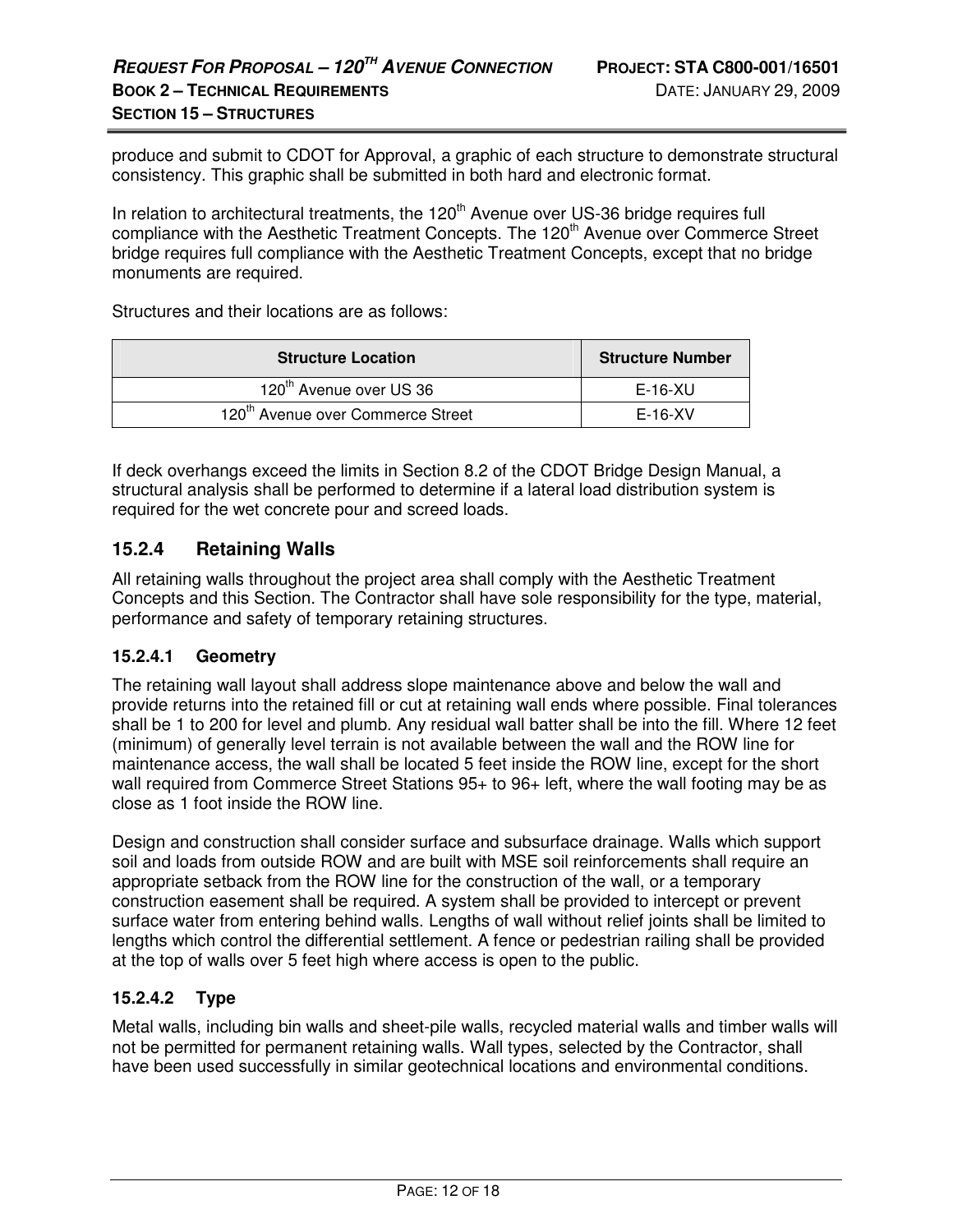#### **15.2.4.3 Design Requirements**

All permanent retaining walls and their associated structural support elements constructed for the Project shall be designed to resist corrosion or deterioration for a minimum service life of 75 years. Mechanically stabilized earth walls (MSE) shall be designed in accordance with the requirements of AASHTO Standard Specifications for Highway Bridges, 17<sup>th</sup> Edition without interims. Global stability, overturning, and sliding calculations shall be performed on all retaining wall systems. All retaining wall installations shall include a positive drainage system of the backfill. The design of MSE and Modular walls near or in bodies of water shall account for soft saturated soils and scour and also shall prevent fines washout between facing elements. All walls near irrigation lines for landscaping shall account for any additional hydrostatic load due to a waterline break. The Contractor may consider the use of free draining backfill material and/or leak-detection devices to reduce hydrostatic loads on retaining walls. Retaining walls shall be designed according to the Seismic Criteria from AASHTO LRFD Bridge Design Specifications.

Temporary retaining walls (constructed of materials not approved for permanent walls) may be abandoned and left in place. Temporary retaining walls left in place must be completely covered by soil or construction material, so they are not visible. Structural components of temporary retaining walls may be reused as part of permanent retaining wall (two-phase walls) systems, provided all of the structural-support elements and materials of the permanent retaining walls meet the requirements of this Section.

#### **15.2.4.4 Characteristics**

1. Mechanically Stabilized Earth (MSE) (Panel) Walls.

Wall panels shall be constructed of reinforced concrete, and provide corrosion protection for prestressing or post-tensioning steel. The cover for reinforcing steel shall be a minimum of 2 inches. Wall panels exposed to splash from traffic shall use epoxy coated reinforcing steel. Panel joints shall accommodate differential settlement. See Section 206 of the Standard Specifications for backfill requirements.

A representative from the wall manufacturer shall be at the job site during all phases of wall construction to assist the Contractor with QC/QA. The Contractor shall use FHWA-SA-96-071, FHWA-SA-96-072, "Geosynthetic Design and Construction Guidelines" FHWA HI-95-038, "Mechanically Stabilized Earth Walls and Reinforced Soil Slopes" FHWA NHI-00-043, and "Corrosion/Degradation of Soil Reinforcements for Mechanically Stabilized Earth Walls and Reinforced Soil Slopes" FHWA NHI-00-044 as guidance for design requirements.

A barrier shall be provided to prevent fines washout between horizontal and vertical facing panel joints, panel wall construction joints, or relief joints.

2. Mechanically Stabilized Earth (MSE) (Block) Walls.

A mechanical connection to the wall facing shall be provided; friction connections relying on gravity alone will not be permitted unless every course of block is connected to the MSE soil mass with a reinforcing layer. The Contractor shall make a list of proposed block wall locations for approval by CDOT. MSE Block Walls are not acceptable for walls at the bridge locations.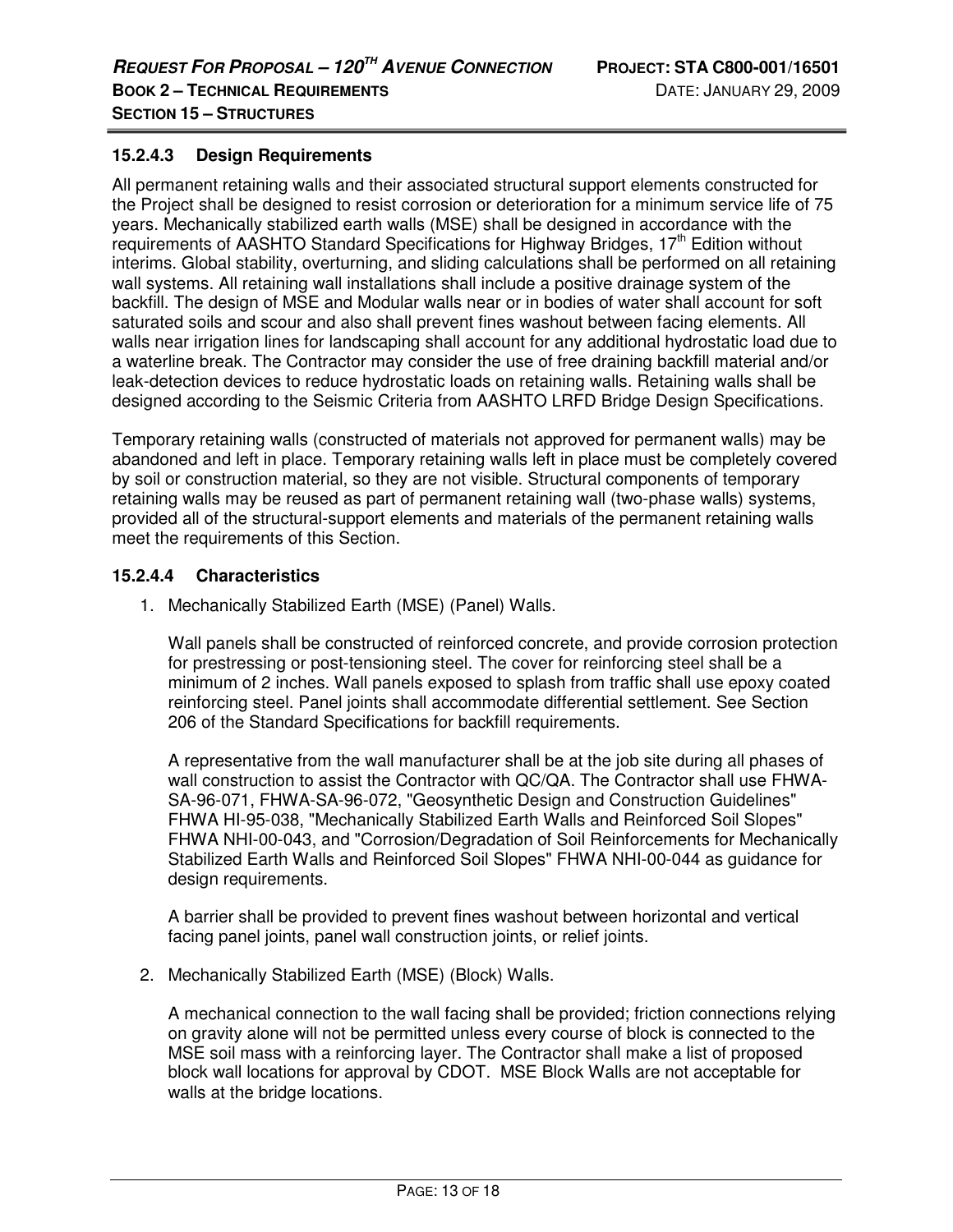A representative from the wall manufacturer shall be at the job site during all phases of wall construction to assist the Contractor with QC/QA. The Contractor shall use FHWA-SA-96-071, FHWA-SA-96-072, "Geosynthetic Design and Construction Guidelines" FHWA HI-95-038, "Mechanically Stabilized Earth Walls and Reinforced Soil Slopes" FHWA NHI-00-043, and "Corrosion/Degradation of Soil Reinforcements for Mechanically Stabilized Earth Walls and Reinforced Soil Slopes" FHWA NHI-00-044 as guidance for design requirements.

A barrier shall be provided to prevent fines washout between horizontal and vertical block joints, block wall construction joints, or relief joints.

3. Cast-in-Place Walls.

Cast-in-place walls shall be designed and constructed in accordance with AASHTO LRFD Bridge Design Specifications, Fourth Edition, 2007, with 2008 Interims. Construction-joint spacing shall accommodate or limit differential settlement.

4. Anchored Walls.

Design and construction shall use FHWA DP-90-068, FHWA RD-82-046, FHWA RD-82- 047, "Design Manual for Permanent Ground Anchor Walls" FHWA RD-97- 130,"Geotechnical Engineering Circular No. 4 - Ground Anchors and Anchored Systems" FHWA IF-99-015 as guidelines. Anchors shall be encapsulated with plastic sheathing. Proof load tests for anchors shall be provided in accordance with the above FHWA guidelines.

5. Soil Nail Walls.

Soil nail walls may only be used when top-down construction is warranted. Soil nail walls shall not be used if ground water seepage will be a problem. Design and construction shall use FHWA-RD-89-93, "Soil Nailing Field Inspectors Manual" FHWA SA-93-068, "Manual for the Design & Construction Monitoring of Soil Nail Walls" FHWA SA-96- 069R, "Geotechnical Engineering Circular No. 7 - Soil Nail Walls" FHWA IF-03-017 as guidelines. Load testing for nails shall be provided in accordance with the above FHWA guidelines. Shotcrete surfaces shall be faced to meet the aesthetic requirements of the Aesthetic Treatment Concepts.

6. Soil Reinforcement.

Soil reinforcement for MSE and modular walls shall be galvanized or epoxy-coated steel, geogrids, or fabrics meeting creep requirements of AASHTO LRFD Standard Specifications for Highway Bridges. Design shall account for any item projecting through the soil reinforcement. The Contractor shall avoid placing culverts and Utilities perpendicular to soil reinforcement within the reinforced soil mass. Soil reinforcement shall be protected from corrosion of metal due to stray electrical currents.

Structural diaphragm walls may be used when top-down construction is warranted.

#### **15.2.4.5 Wall Aesthetics**

All retaining walls throughout the Project area shall comply with the Aesthetic Treatment Concepts and this Section. The support structure (retaining the earth) can be any standard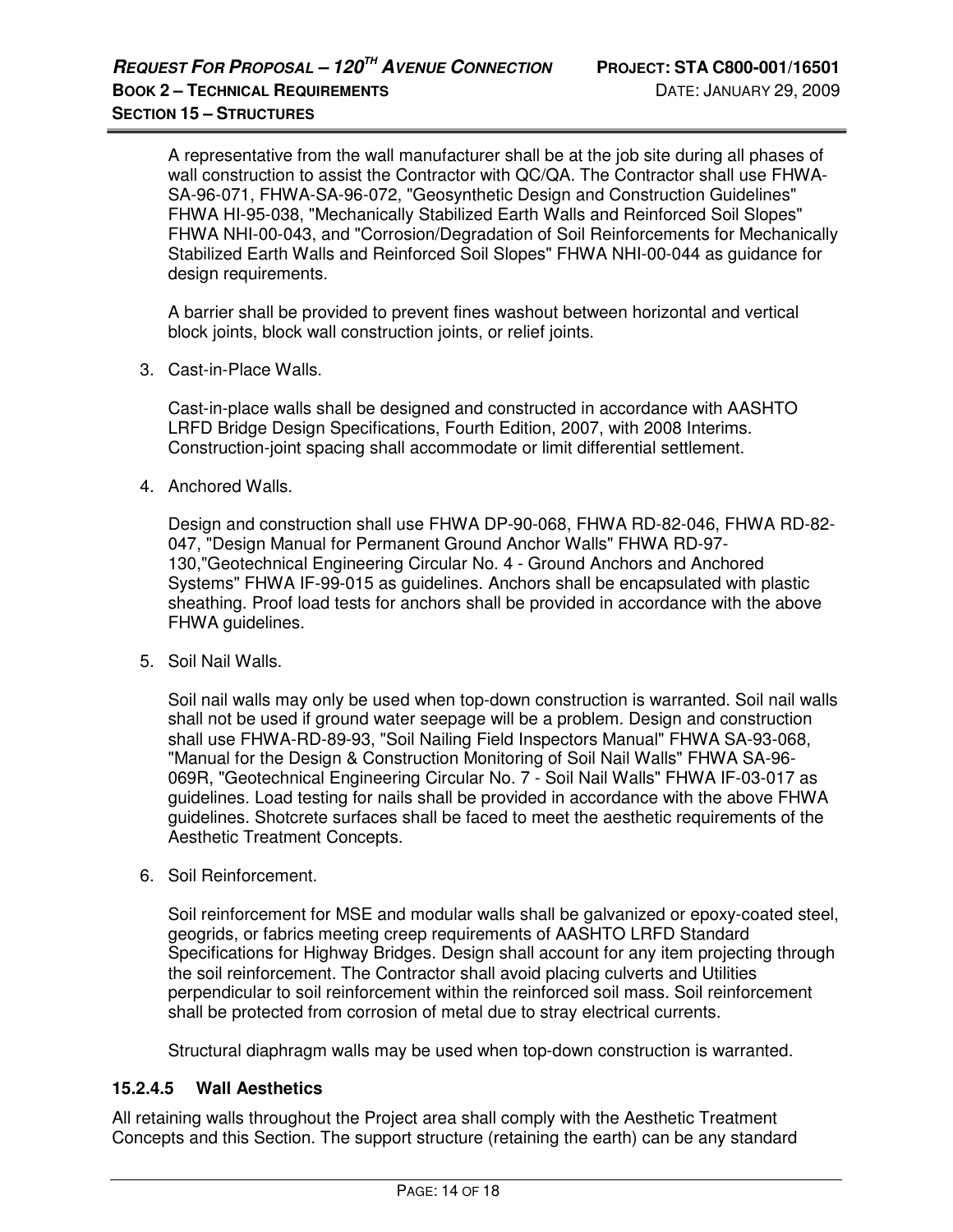conventional type wall, cast-in-place wall, mechanical stabilized earth, sheet piling, concrete caisson, or h-piles. The wall facing shall be textured cast-in-place concrete, precast concrete or concrete masonry units as described in the Aesthetic Treatment Concepts. All wall facing shall be of a consistent type (i.e. cast-in-place, precast facing, concrete masonry units, etc.) within any section of road, interchange and single viewshed. This includes surface treatment, pattern, texture, color, and jointing layout. An overall negative batter (wall face leaning outward) between the bottom and the top of the wall is not allowed. Wall facing shall be installed vertically (plus or minus 1/2 inch in 10 feet or as defined in Bridge Structure Worksheets for MSE walls) and shall be capped with a cast-in-place or precast concrete cap. Wall facing and cap shall be colored with pigmented sealer.

In all cases, proposed structure aesthetics, including all visible surfaces, shall be submitted to CDOT for Acceptance. This submittal shall include drawings illustrating form, texture and color. The Contractor shall provide full-size mockups (10 ft. x 10 ft. minimum) for all surface treatments showing texture, color and quality for Acceptance by CDOT.

The Contractor will be allowed latitude in the type of wall, provided there is a consistency of appearance within viewsheds. For the purposes of retaining walls, viewsheds are as defined in this Section.

The wall required from Commerce Street Stations 95+ to 96+ left shall be either cast in place concrete or block faced MSE with a cap.

## **15.2.5 Noise Walls (Not Used)**

- **15.2.5.1 Geometry (Not Used**
- **15.2.5.2 Components (Not Used)**
- **15.2.5.3 Noise Wall Aesthetic (Not Used)**
- **15.2.6 Sign Structures (Not Used)**
- **15.2.6.1 (Not Used)**

#### **15.2.7 Submittals and Reviews**

#### **15.2.7.1 Technical Concepts**

The Contractor shall submit a structural concept report prior to proceeding with the initial design and Release for Construction Documents, for Acceptance by CDOT, for any structure type that is proposed for the Project. Suggested submittal contents include elevation views and cross sections depicting structure components (for bridges only, others as the Contractor desires). Also included shall be a maximum two-page description of type, materials, strategy for lateral loads, and design-life considerations for each proposed structure.

#### **15.2.7.2 Structural Concept Report Elements**

1. Life Cycle Cost Analysis.

The Contractor shall: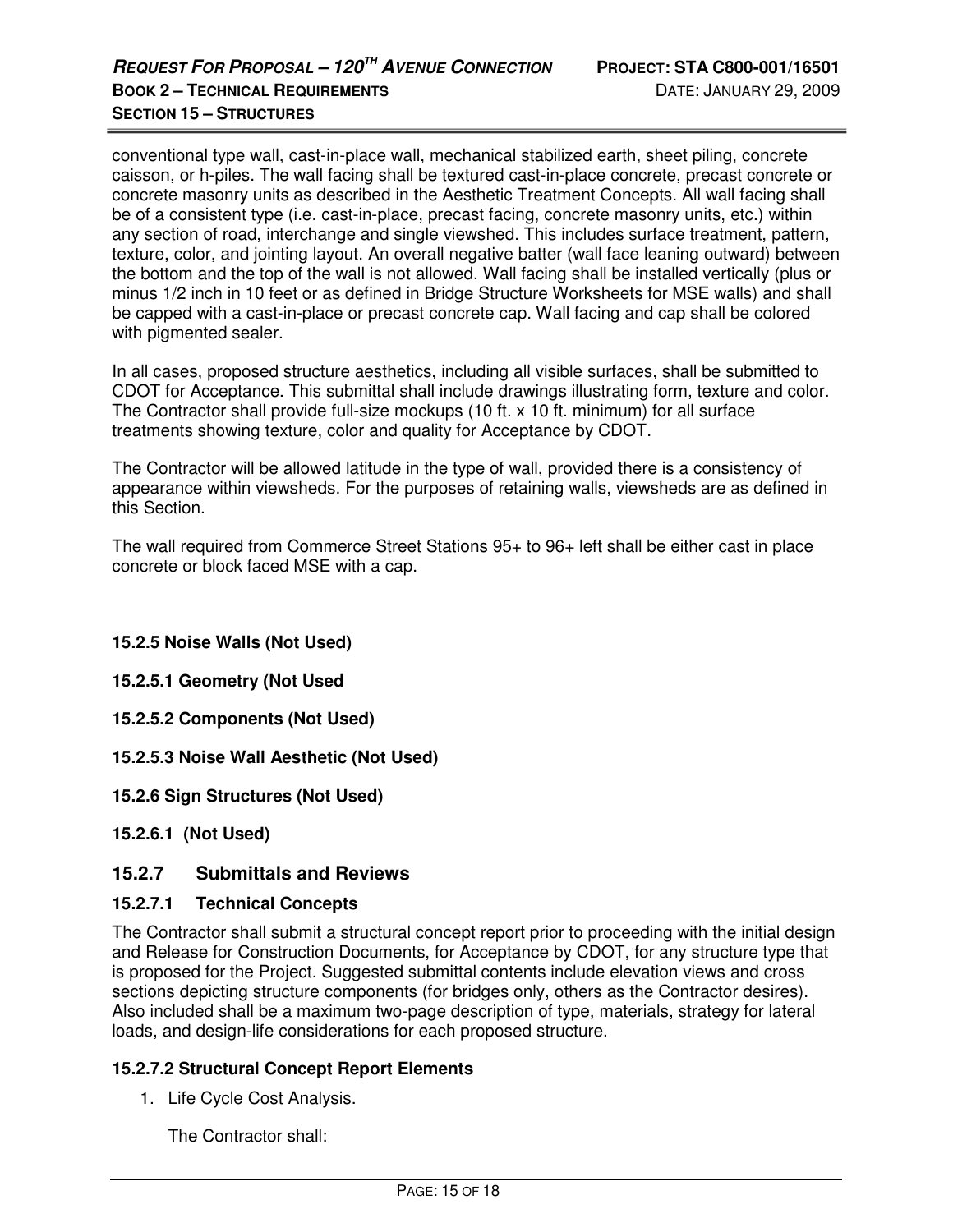- A. Provide a 75-year life-cycle cost analysis of each proposed bridge type.
- B. Clearly state and justify (using historical data) the assumptions used in determining life-cycle costs.
- C. Include construction cost and costs for scheduled maintenance and repair. The Contractor shall not include routine maintenance (sweeping, cleaning, graffiti removal, etc.) or demolition and salvage at the end of the 75 years. Maintenance and repair costs shall include material and labor plus an additional 10% for traffic control if required for the Work. Items of maintenance and repair shall include, but not be limited to steel painting, decks, railings, overlays, joints, bearings and drainage systems. The Contractor shall use a 5% discount rate and user cost of \$10.00 per vehicle-hour of delay at year one. The Contractor shall use the present-worth method to develop a present total bridge cost. Life-cycle cost analysis shall be based on methods and procedures developed by the National Institute of Standards and Technology (NIST) Bridge LLC or the National Cooperative Highway Research Project (NCHRP) 12-43 Life-Cycle Cost Analysis for Bridges.
- 2. Bridges.

The Contractor shall submit, for Approval by CDOT:

- B. A minimum one-page description of each bridge type (or foundation type) not historically used by CDOT.
- C. A list of the transportation authorities that have used the proposed bridge type (include actual Projects and references).
- 3. Retaining Walls.

The Contractor shall submit, for Approval by CDOT:

- A. A minimum one-page description of each wall type not historically used by CDOT.
- B. A description of methods of accommodating settlement and differential settlement.
- C. A description of the type of foundation for each type of wall.
- D. The location of walls and identification of wall type.
- E. A list of transportation authorities that have used the proposed wall type (include actual Projects and references).
- 4. Concept Plans.

After Approval of the bridge type, as defined above, and prior to beginning initial design, the Contractor shall provide concept plans that include the following:

- A. Plans, elevations, and appropriate typical Sections for each bridge type.
- B. Plan views of the Project that identify each bridge location and type.
- C. Plan views of the Project that identify each wall location and type.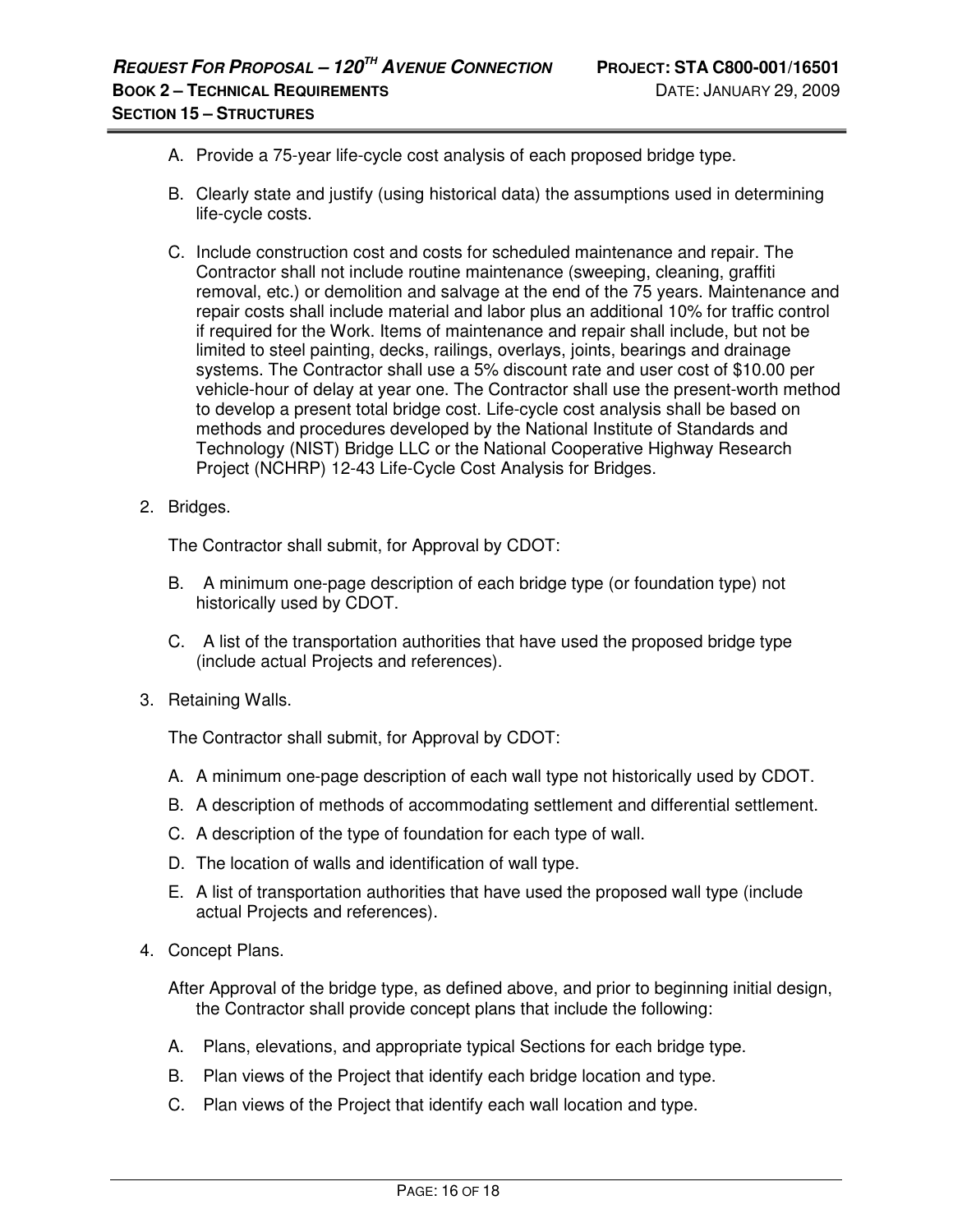- D. Description of conceptual solutions for complex structural problems identified by the Contractor.
- E. Description of creative or innovative ways the design, construction, and/or choice of structural types will benefit and/or enhance project schedule and quality, while minimizing traffic impacts and cost of the Project.

#### **15.2.7.3 Design**

- 1. Reviews.
	- Contractor reviews will be conducted in accordance with the Contractor's approved QMP. Shop drawings shall be submitted to CDOT for information only. The Contractor is solely responsible for shop drawing accuracy.
	- When requested by CDOT, the Contractor shall submit three separate structural design packages for each major structural element within the Project (bridges, retaining walls, culverts). The structural design packages are defined as:
	- A. Preliminary Design Package. Completed General Layout drawing(s) shall be submitted for each major structural element. The geometry and proposed structure type shall have been finalized, shown and detailed in the Contractor's Drawings. Aesthetic requirements shall have been identified and incorporated into the Contractor's Drawings. Additional soil borings (if required) shall have been identified and the foundation system shall be shown in the Contractor's Drawings. The preliminary design packages are equivalent to a traditional CDOT Field Inspection Review (FIR) set.
	- B. In-Process Design Package. For this package the final structural design shall have been completed, but not necessarily the independent design check. All major structural drawings shall have been completed and the first independent plan check of those drawings shall have been completed. Tabular (bridge) geometry drawings and minor miscellaneous details need not be completed and submitted with this package. Additional soil borings required for major structures shall have been completed and the final foundation report shall be finished and included with the package.
	- C. Release for Construction Documents and Revisions to Release for Construction Documents. The independent design check shall have been completed and the original final structural design calculations shall be revised and corrected based on comments from the independent design check. Project aesthetic details shall have been incorporated into the Contractor's Drawings. Structural drawings shall have been completed and the independent plan check shall be complete. Project-special specifications shall have been completed. All changes or revisions resulting from the in-process design review shall be incorporated into the Release for Construction Documents. If required by earlier review comments, the final foundation report shall be updated and resubmitted with this package. The As-Built plans shall include as many geology sheets as necessary for each bridge and retaining wall on the Project. Test holes that were done previous to the Project should be shown with a disclaimer. The final plans shall also include hydraulics sheets for all bridges, and bridge deck elevation sheets.